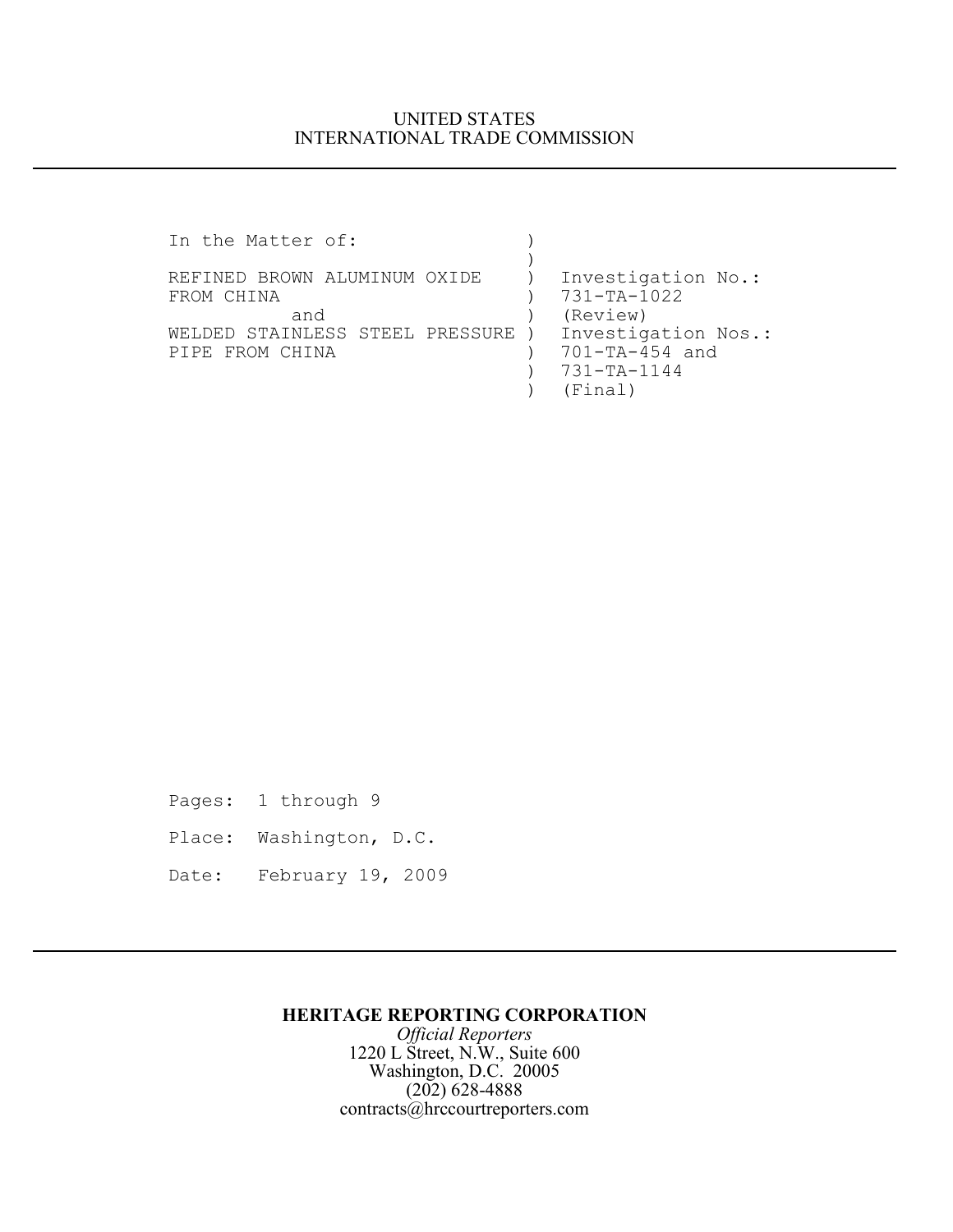THE UNITED STATES INTERNATIONAL TRADE COMMISSION

| In the Matter of:                                    |  |                                                                 |
|------------------------------------------------------|--|-----------------------------------------------------------------|
| REFINED BROWN ALUMINUM OXIDE<br>FROM CHINA<br>and    |  | Investigation No.:<br>731-TA-1022<br>(Review)                   |
| WELDED STAINLESS STEEL PRESSURE )<br>PIPE FROM CHINA |  | Investigation Nos.:<br>701-TA-454 and<br>731-TA-1144<br>(Final) |

Thursday, February 19, 2009

Room 101 U.S. International Trade Commission 500 E Street, S.W. Washington, D.C.

The Commission meeting commenced, pursuant to notice, at 11:02 a.m., before the Commissioners of the United States International Trade Commission, the Honorable SHARA L. ARANOFF, Chairman, presiding. APPEARANCES:

On behalf of the International Trade Commission:

Commissioners:

SHARA L. ARANOFF, CHAIRMAN (presiding) DANIEL R. PEARSON, VICE CHAIRMAN DEANNA TANNER OKUN, COMMISSIONER CHARLOTTE R. LANE, COMMISSIONER (via telephone) IRVING A. WILLIAMSON, COMMISSIONER DEAN A. PINKERT, COMMISSIONER

MARILYN R. ABBOTT, SECRETARY TO THE COMMISSION BILL BISHOP, HEARINGS AND MEETINGS COORDINATOR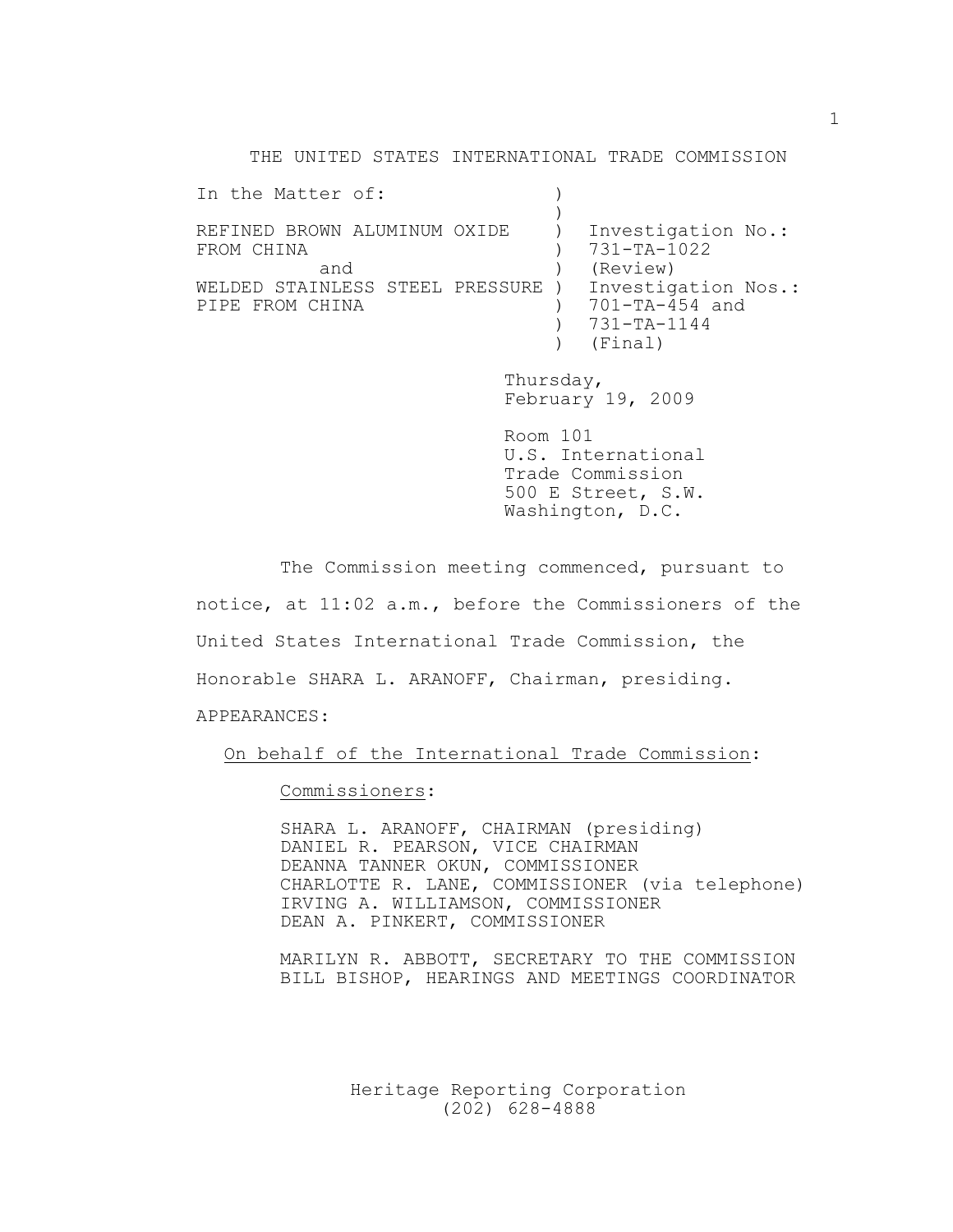Staff:

## Inv. No. 731-TA-1022 (Review)(Refined Brown Aluminum Oxide from China):

MARY MESSER, INVESTIGATOR JACK GREENBLATT, INTERNATIONAL TRADE ANALYST PETER SULTAN, ATTORNEY DOUGLAS CORKRAN, SUPERVISORY INVESTIGATOR

Inv. Nos. 701-TA-454 and 731-TA-1144 (Final) (Welded Stainless Steel Pressure Pipe from China):

BETSY HAINES, INVESTIGATOR KARL TSUJI, INDUSTRY ANALYST JUSTIN JEE, ACCOUNTANT/AUDITOR CLARK WORKMAN, ECONOMIST MARY JANE ALVES, ATTORNEY DOUGLAS CORKRAN, SUPERVISORY INVESTIGATOR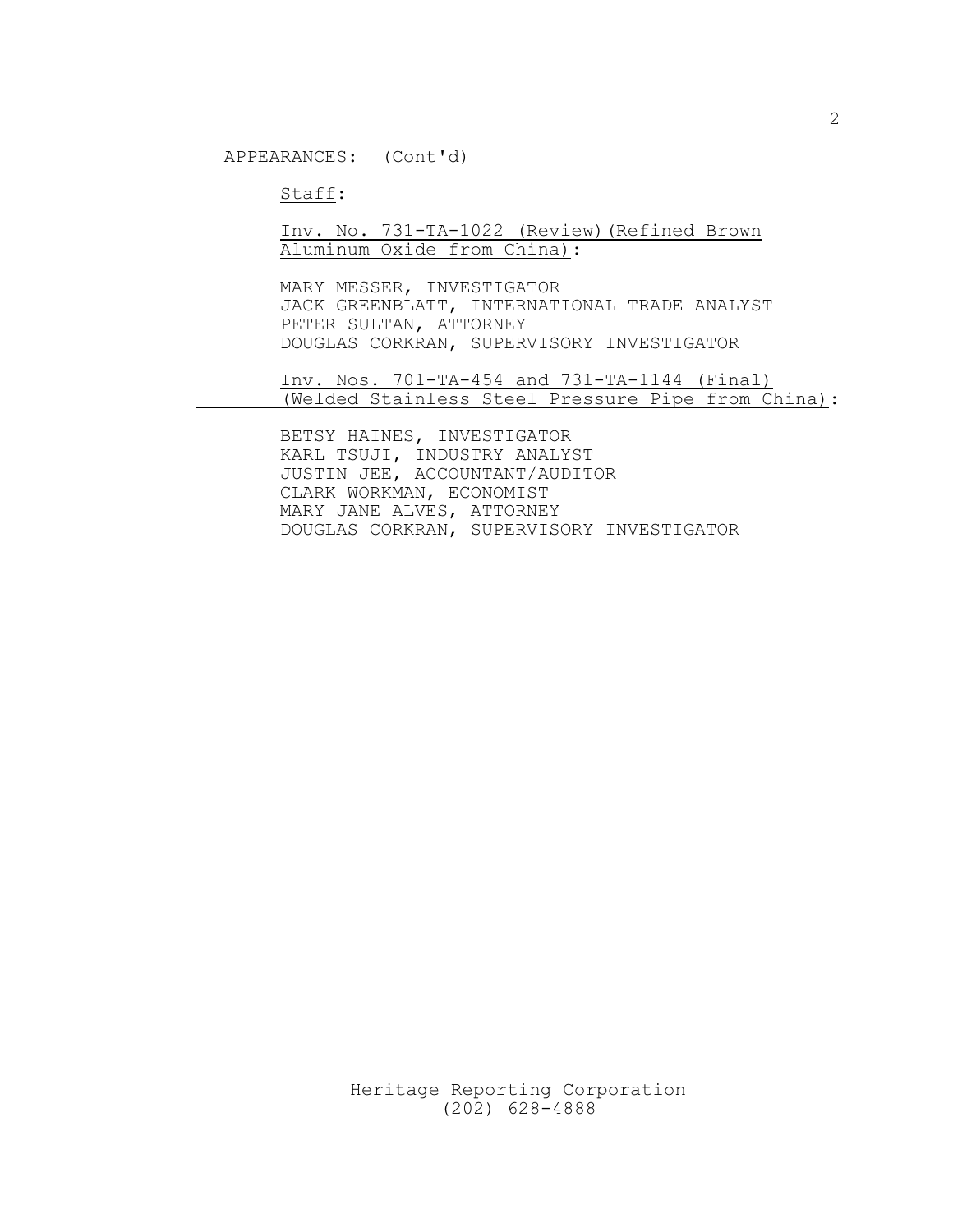## I N D E X

PAGE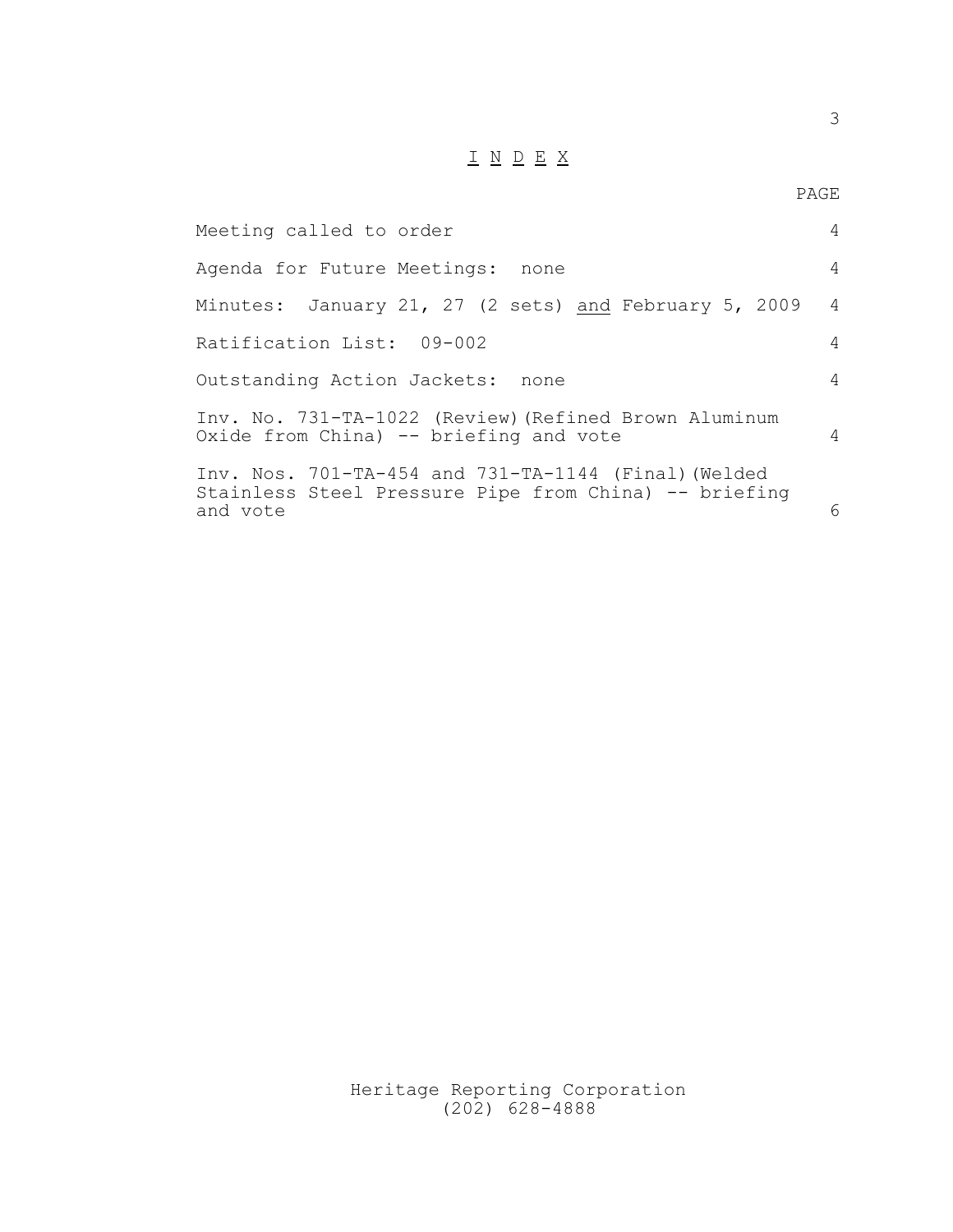| $\mathbf 1$ | $\underline{P} \underline{R} \underline{O} \underline{C} \underline{E} \underline{E} \underline{D} \underline{I} \underline{N} \underline{G} \underline{S}$ |
|-------------|-------------------------------------------------------------------------------------------------------------------------------------------------------------|
| 2           | (11:02 a.m.)                                                                                                                                                |
| 3           | CHAIRMAN ARANOFF: Good morning.<br>This                                                                                                                     |
| 4           | meeting of the U.S. International Trade Commission                                                                                                          |
| 5           | will now come to order.                                                                                                                                     |
| 6           | Welcome to Commissioner Lane, who is                                                                                                                        |
| 7           | participating by telephone.                                                                                                                                 |
| 8           | COMMISSIONER LANE: Good morning.                                                                                                                            |
| 9           | CHAIRMAN ARANOFF: I understand that there                                                                                                                   |
| 10          | are no agendas for future meetings or outstanding                                                                                                           |
| 11          | action jackets to consider.                                                                                                                                 |
| 12          | Is there any objection to approval of the                                                                                                                   |
| 13          | minutes of January 21, 27 -- that's two sets of                                                                                                             |
| 14          | minutes -- and January 29 and February 5, 2009, or to                                                                                                       |
| 15          | Ratification List 09-002?                                                                                                                                   |
| 16          | (No response.)                                                                                                                                              |
| 17          | CHAIRMAN ARANOFF: Hearing none, they are                                                                                                                    |
| 18          | approved.                                                                                                                                                   |
| 19          | Next we turn to the vote in Investigation                                                                                                                   |
| 20          | No. 731-TA-1022 (Review) (Refined Brown Aluminum Oxide                                                                                                      |
| 21          | from China).                                                                                                                                                |
| 22          | Welcome to Mr. Corkran and the staff who                                                                                                                    |
| 23          | participated in this investigation.                                                                                                                         |
| 24          | Are there any questions for the staff?                                                                                                                      |
| 25          | (No response.)                                                                                                                                              |
|             | Heritage Reporting Corporation<br>$(202)$ 628-4888                                                                                                          |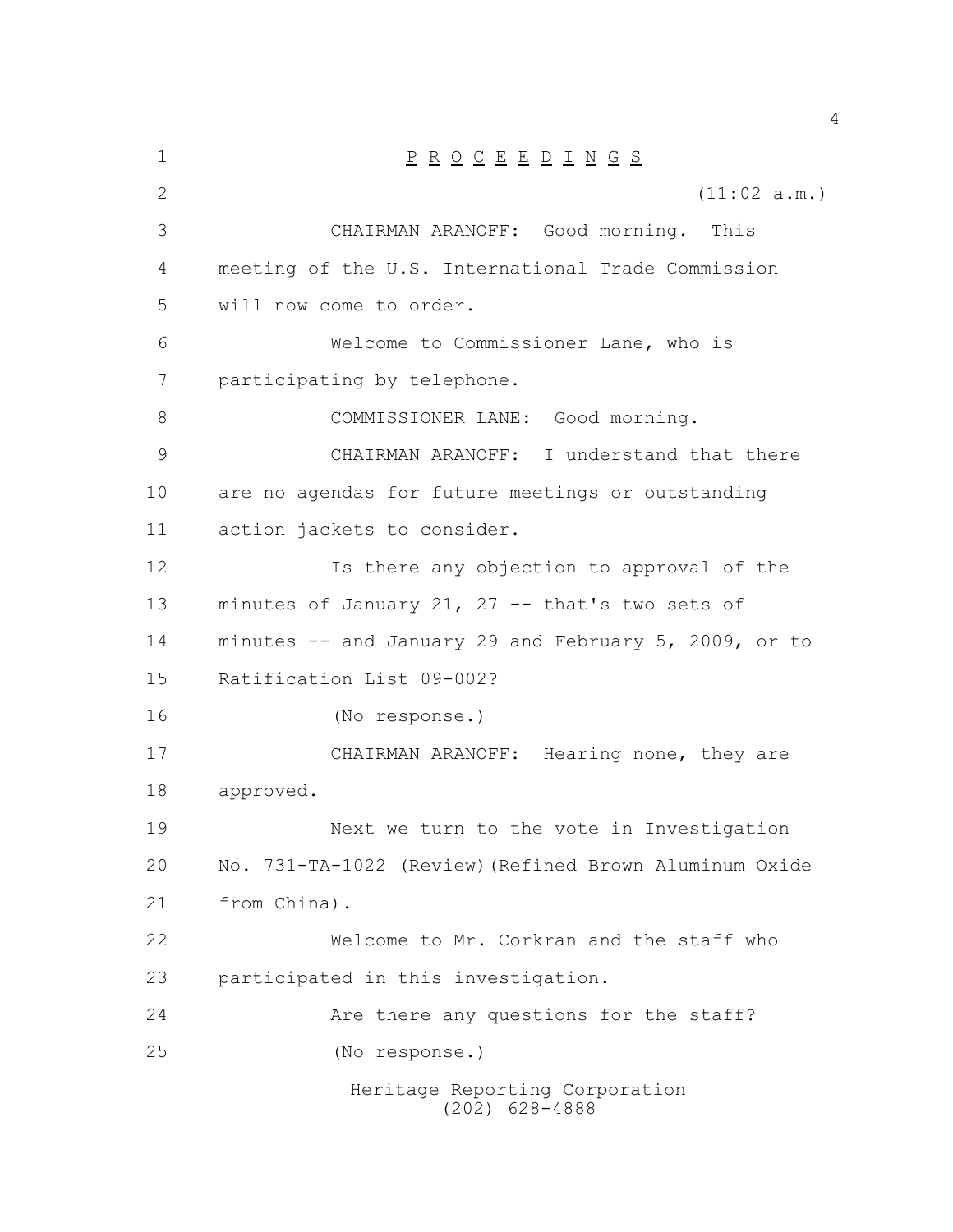Heritage Reporting Corporation (202) 628-4888 CHAIRMAN ARANOFF: Are there any additions or corrections to the staff report? MR. CORKRAN: Douglas Corkran, Office of Investigations. Thank you, Chairman Aranoff. Staff has no revisions to the staff report. CHAIRMAN ARANOFF: Is there any objection to approval of the staff report? (No response.) CHAIRMAN ARANOFF: Hearing none, it is approved. Madam Secretary, will you please call the roll? MS. ABBOTT: Commissioner Williamson? COMMISSIONER WILLIAMSON: I vote in the affirmative. MS. ABBOTT: Commissioner Okun? COMMISSIONER OKUN: I vote in the affirmative. MS. ABBOTT: Commissioner Lane? COMMISSIONER LANE: I vote in the affirmative. MS. ABBOTT: Commissioner Aranoff? CHAIRMAN ARANOFF: I vote in the affirmative. MS. ABBOTT: Commissioner Pearson?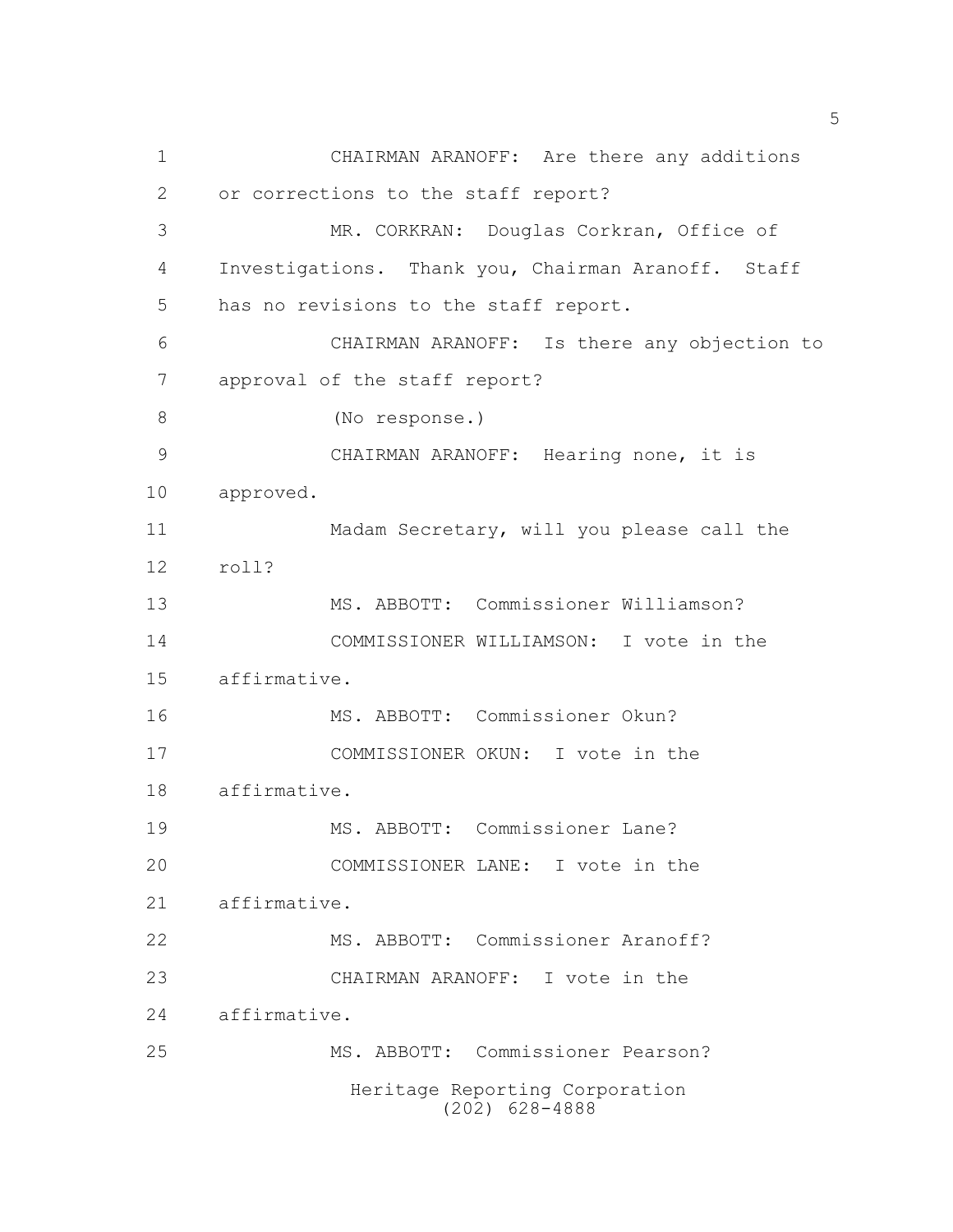Heritage Reporting Corporation (202) 628-4888 VICE CHAIRMAN PEARSON: I vote in the affirmative. MS. ABBOTT: Commissioner Pinkert? COMMISSIONER PINKERT: I vote in the affirmative. MS. ABBOTT: Madam Chairman, the Commission has reached an affirmative determination. CHAIRMAN ARANOFF: Thank you, Madam Secretary. Further information regarding this determination will be in the press release. Commissioners' opinions are currently scheduled to be transmitted to the Department of Commerce on or before March 2, 2009. Thank you to all the staff who participated in this investigation. We will now take a moment to change staff for the next vote. (Pause.) CHAIRMAN ARANOFF: Next we turn to the vote in Investigation Nos. 701-TA-454 and 731-TA-1144 (Final)(Welded Stainless Steel Pressure Pipe from China). Welcome again to Mr. Corkran and to the staff who participated in these investigations.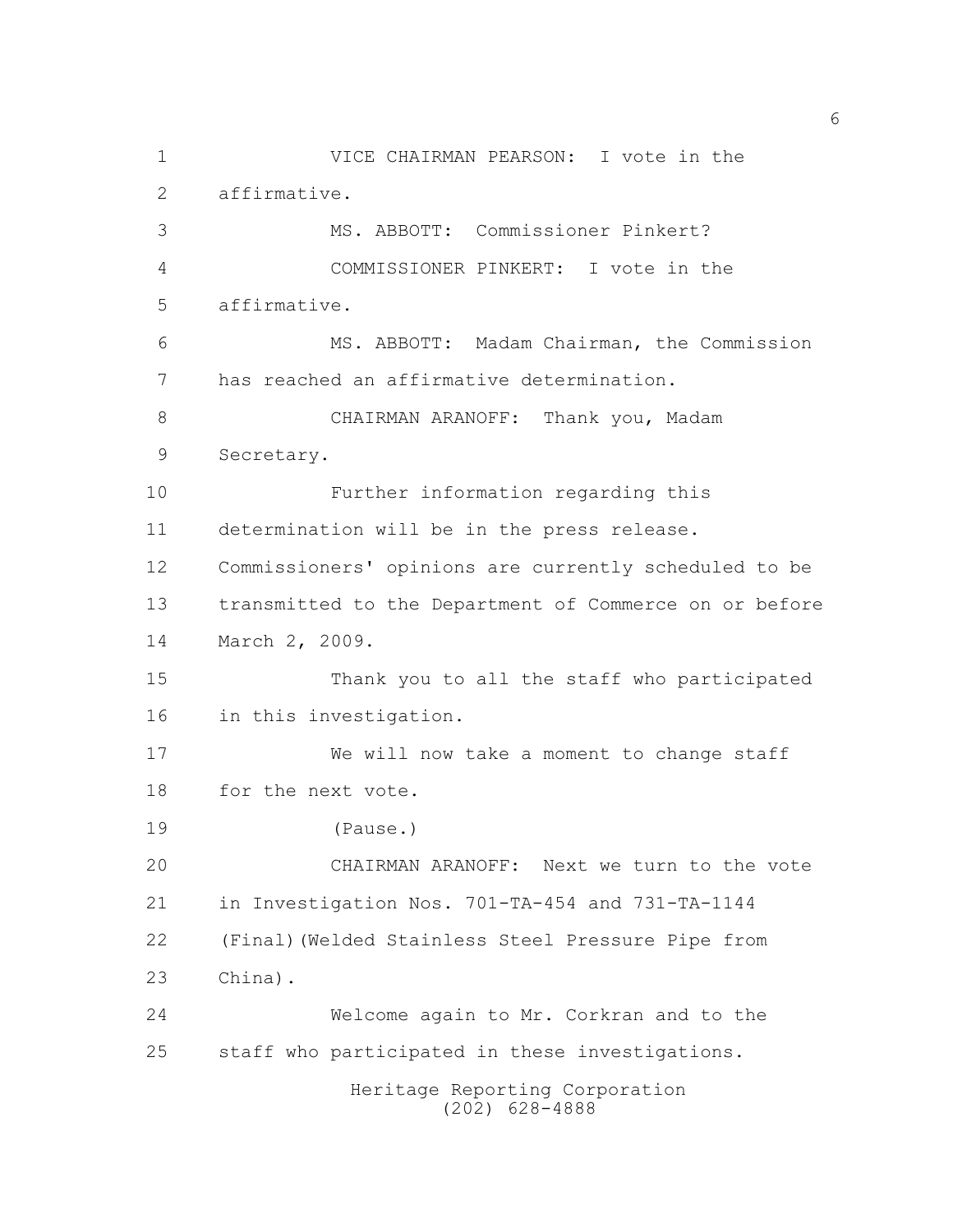Heritage Reporting Corporation (202) 628-4888 Are there any questions for the staff? (No response.) CHAIRMAN ARANOFF: Are there any additions or corrections to the staff report? MR. CORKRAN: Douglas Corkran, Office of Investigations. Thank you, Chairman Aranoff. Staff proposes that the staff report on the subject investigations be revised in accordance with Memorandum INV-GG-011, dated February 19, 2009. Staff has no further revisions. CHAIRMAN ARANOFF: Thank you. Is there any objection to approval of the staff report as revised? (No response.) CHAIRMAN ARANOFF: Hearing none, it is approved. Madam Secretary, will you please call the roll? MS. ABBOTT: Commissioner Pearson? VICE CHAIRMAN PEARSON: I vote in the affirmative. MS. ABBOTT: Commissioner Williamson? COMMISSIONER WILLIAMSON: I vote in the affirmative. MS. ABBOTT: Commissioner Pinkert?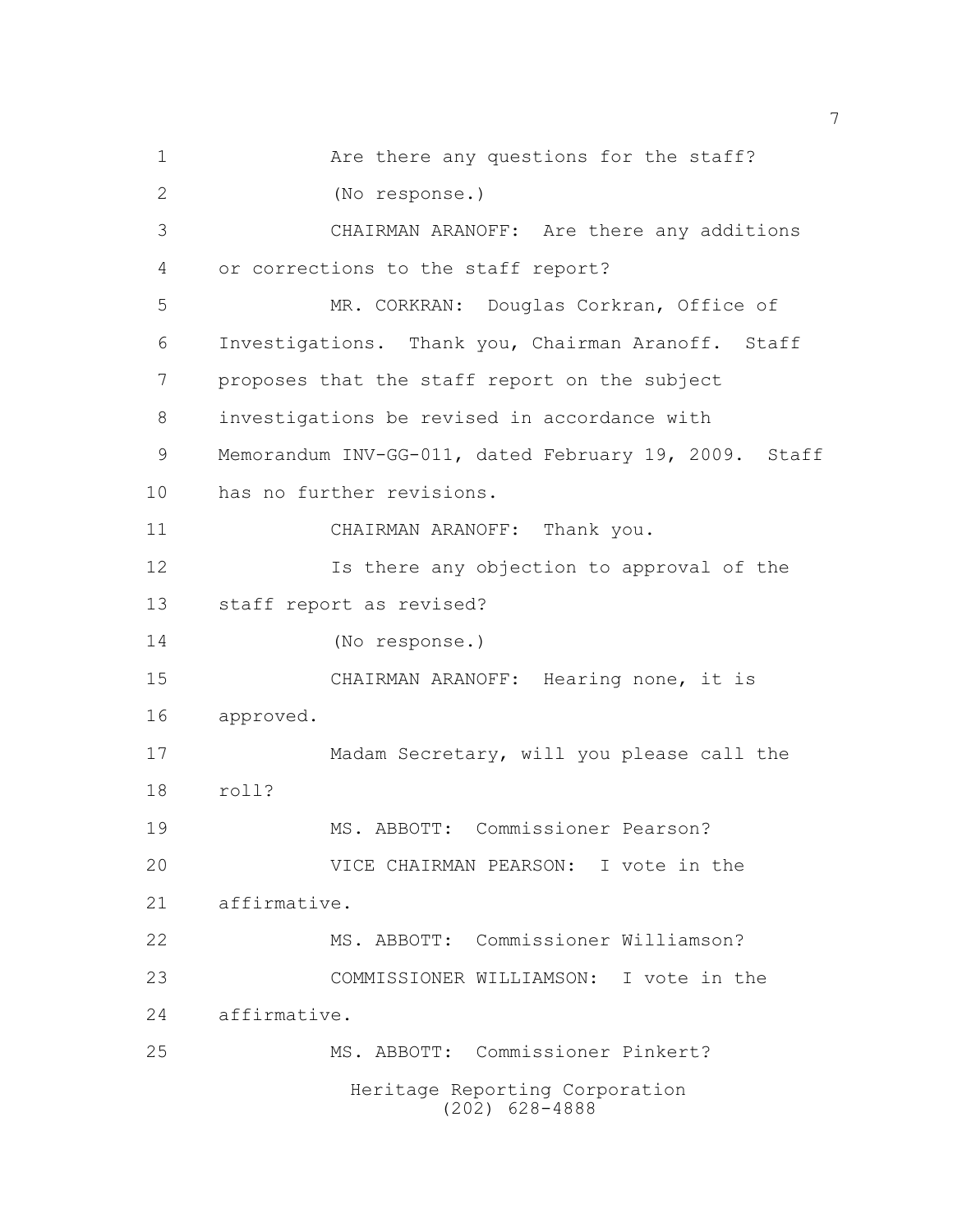Heritage Reporting Corporation (202) 628-4888 COMMISSIONER PINKERT: I vote in the affirmative. MS. ABBOTT: Commissioner Okun? COMMISSIONER OKUN: I vote in the affirmative. MS. ABBOTT: Commissioner Aranoff? CHAIRMAN ARANOFF: I vote in the affirmative. MS. ABBOTT: Commissioner Lane? COMMISSIONER LANE: I vote in the affirmative. MS. ABBOTT: Madam Chairman, the Commission has reached affirmative determinations. CHAIRMAN ARANOFF: Thank you, Madam Secretary. Further information regarding this determination will be in the press release. Commissioners' opinions are currently scheduled to be transmitted to the Department of Commerce on or before March 2, 2009. Thank you to all the staff who participated in these investigations. Seeing that there is no other business before the Commission, this meeting is adjourned. (Whereupon, at 11:06 a.m., the Commission meeting in the above-entitled matters was adjourned.)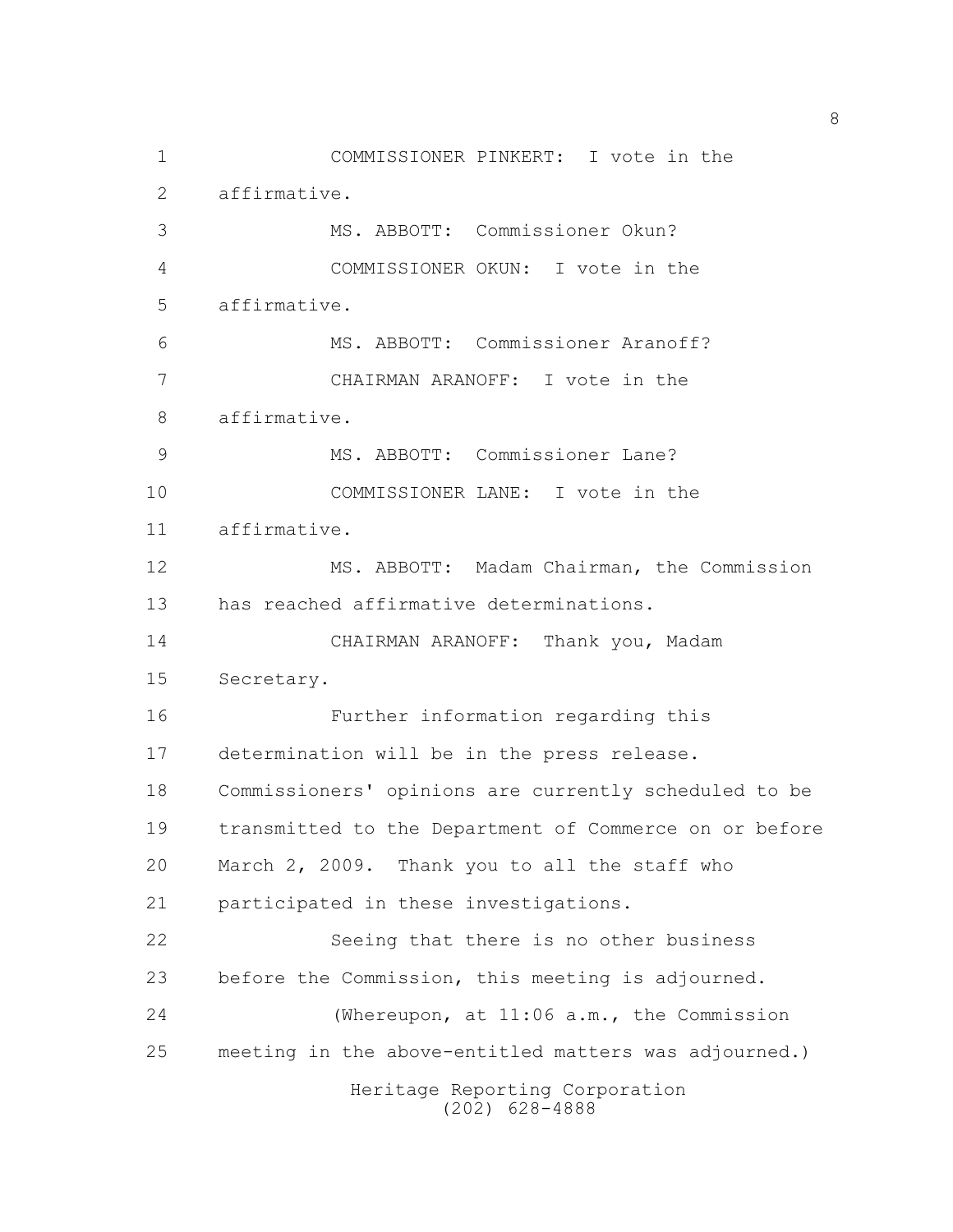**CERTIFICATION OF TRANSCRIPTION**

| <b>TITLE:</b> | (Review) (Refined Brown Aluminum<br>Oxide from China) & (Final) (Welded<br>Stainless Steel Pressure Pipe from<br>China) |  |  |  |
|---------------|-------------------------------------------------------------------------------------------------------------------------|--|--|--|
|               | <b>INVESTIGATION NO.:</b> 731-TA-1022 & 701-TA-454 and 731-                                                             |  |  |  |

TA-1144

**HEARING DATE**: February 19, 2009

**LOCATION**: Washington, D.C.

**NATURE OF HEARING**: Commission meeting

I hereby certify that the foregoing/attached transcript is a true, correct and complete record of the above-referenced proceeding(s) of the U.S. International Trade Commission.

| DATE:   | February $19, 2009$                    |  |
|---------|----------------------------------------|--|
| SIGNED: | LaShonne Robinson                      |  |
|         | Signature of the Contractor or the     |  |
|         | Authorized Contractor's Representative |  |
|         | 1220 L Street, N.W. - Suite 600        |  |
|         | Washington, D.C. 20005                 |  |

I hereby certify that I am not the Court Reporter and that I have proofread the above-referenced transcript of the proceeding(s) of the U.S. International Trade Commission, against the aforementioned Court Reporter's notes and recordings, for accuracy in transcription in the spelling, hyphenation, punctuation and speakeridentification, and did not make any changes of a substantive nature. The foregoing/attached transcript is a true, correct and complete transcription of the proceeding(s).

SIGNED: Rebecca McCrary Signature of Proofreader

> I hereby certify that I reported the abovereferenced proceeding(s) of the U.S. International Trade Commission and caused to be prepared from my tapes and notes of the proceedings a true, correct and complete verbatim recording of the proceeding(s).

SIGNED: